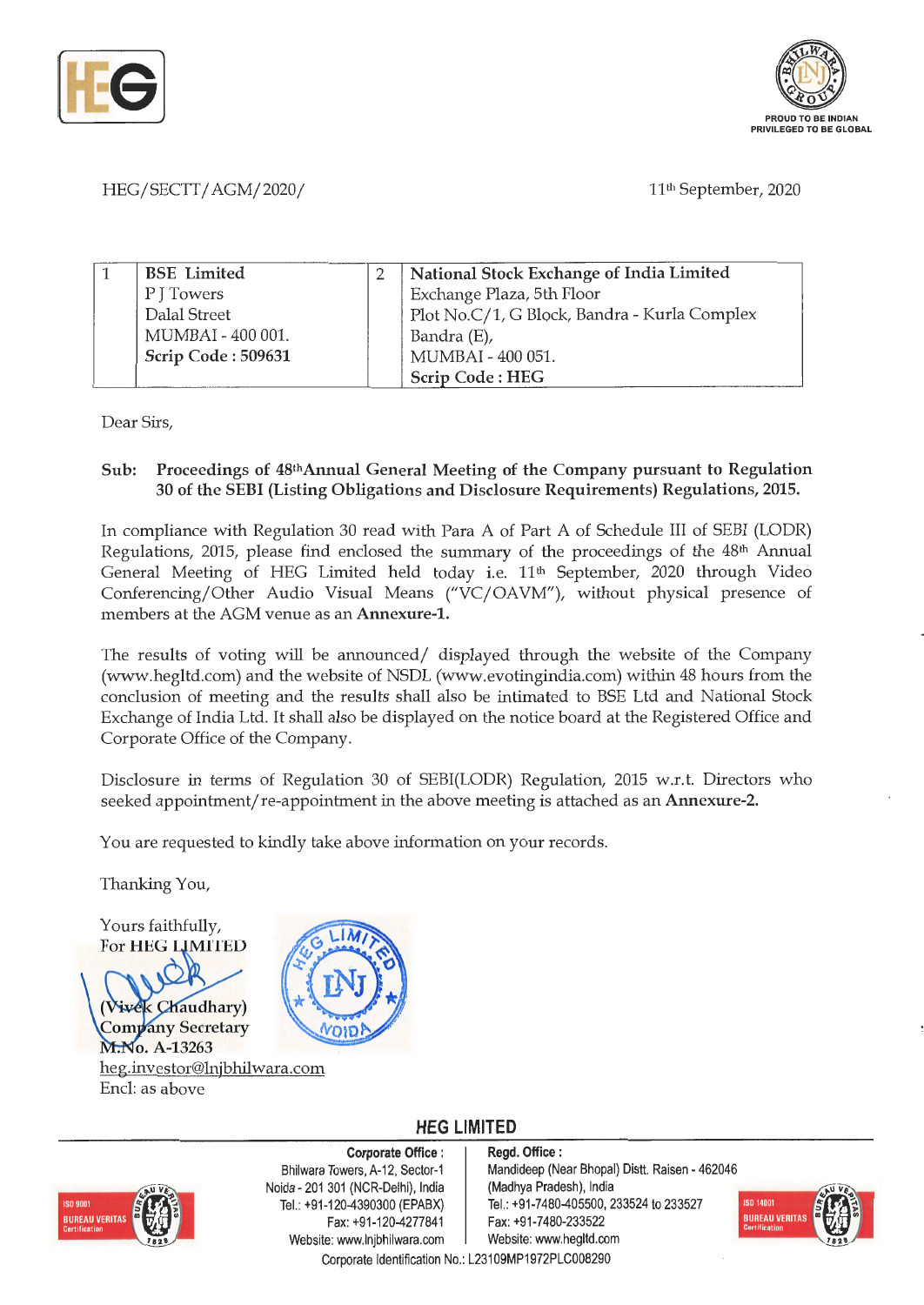



**Annexure-1** 

## **PROCEEDINGS OF THE 48th ANNUAL GENERAL MEETING OF THE MEMBERS OF HEG**  LIMITED HELD ON FRIDAY, 11<sup>th</sup> SEPTEMBER, 2020.

The 48<sup>th</sup> Annual General Meeting (AGM) of the Company was held today i.e. Friday, the 11<sup>th</sup> September, 2020 at 2:30 p.m. through Video Conferencing/Other Audio Visual Means ("VC/OAVM"), without physical presence of members at the AGM venue in compliance with the Ministry of Corporate Affairs Circular dated 5<sup>th</sup> May 2020 read with Circular dated 8<sup>th</sup> April 2020 & 13th April 2020 and Securities and Exchange Board of India Circular dated 12th May 2020. The venue of the AGM shall be deemed to be the Registered Office of the Company at Mandideep (Near Bhopal), Distt. Raisen - 462 046, Madhya Pradesh.

The following Directors, KMP's, Group CFO and Auditors were present in the meeting through video conferencing (VC) from their respective locations:

- a. Dr. Kamal Gupta (holding DIN 00038490), Independent Director of the Company and Chairman of Nomination and Remuneration Committee and Member of Audit Committee & Stakeholders Relationship Committee of the Company.
- b. Shri Satish Chand Mehta (holding DIN 02460558), Independent Director of the Company and Chairman of Audit Committee and member of CSR Committee of the Company.
- c. Shri Shekhar Agarwal (holding DIN 00066113), Director & Member of Audit Committee of the Company.
- d. Dr. O.P. Bahl (holding DIN 02643557), Independent Director of the Company and member of Audit Committee, Nomination & Remuneration Committee & Stakeholders Relationship Committee & also authorized by Chairman of this committee to attend this AGM.
- e. Shri Jayant Davar (holding DIN 00100801), Independent Director of the Company.
- f. Smt. Vinita Singhania (holding DIN 00042983), Director and Member of CSR Committee.
- g. Smt. Ramni Nirula (holding DIN 00015330), Independent Director and Member of Nomination & Remuneration Committee.

**HEG LIMITED** 

- h. Shri Manish Gulati (holding DIN 08697512), Executive Director of the Company.
- i. Shri O.P Ajmera, Group Chief Financial Officer of the Company.



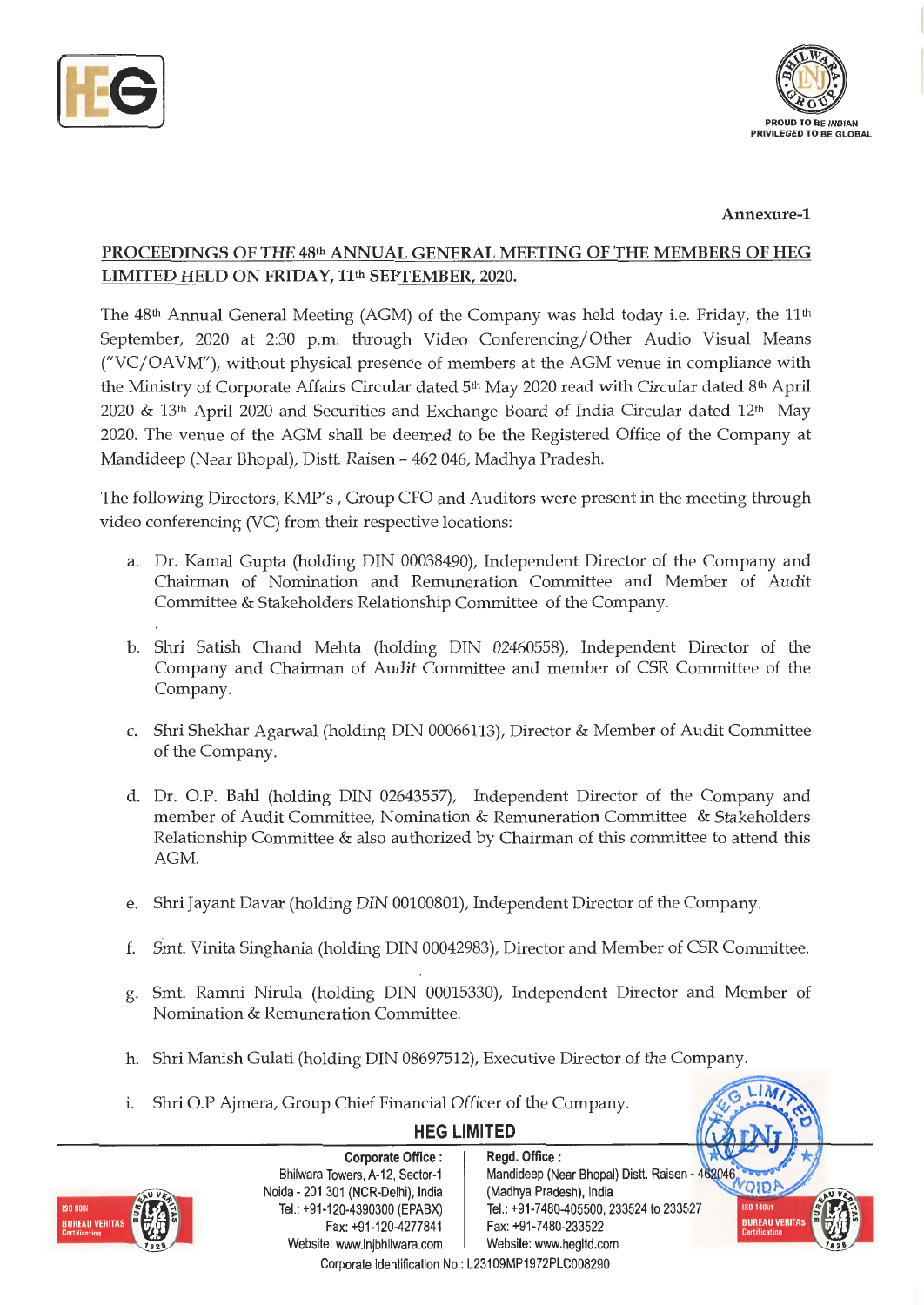



- j. Shri Gulshan Kumar Sakhuja, Chief Financial Officer of the Company
- k. Shri Vivek Chaudhary, Company Secretary of the Company.
- I. Shri Sanjiv Mohan representing SCV & Co LLP, Statutory Auditors of the Company; and
- m. Shri Saket Sharma a Practicing Company Secretary (FCS 4229) (C.P. No 2565), Partner of GSK & Associates, representing Secretarial Auditors of the Company as well appointed as the Scrutinizer to scrutinize the remote e-voting process and e-voting at Annual General Meeting in a fair and transparent manner.

The Company Secretary informed that in compliance of Section 108 of the Companies Act, 2013 (" Act"), read with Rule 20 of the Companies (Management and Administration) Amendment Rules, 2015, Secretarial Standard-2 and Regulation 44 of the SEBI (Listing Obligations and Disclosure Requirements) Regulations, 2015, the Remote e-voting facility was provided to the Members to cast their votes electronically on all the resolutions set out in the Notice commenced at 9.00 a.m. on Monday,  $7<sup>th</sup>$  September, 2020 and ended at 5:00 p.m. on Thursday,  $10<sup>th</sup>$ September, 2020. Company had also provided e-voting facility during the AGM to enable Members to cast their vote who have not done through remote e-voting.

The Company Secretary also informed that all the documents referred to in the accompanying Notice and Explanatory Statements were available for inspection on the website of the Company till the date of this Annual General Meeting.

Further during the AGM, the Register of Directors and Key Managerial Personnel and their Shareholding maintained under Section 170 of the Act, the Register of Contracts or arrangements in which Directors are interested under Section 189 of the Act were open for inspection during the continuance of the meeting.

The Company Secretary also informed the members that pursuant to provisions of Articles of Association of the Company, if Chairman of Board is not present in the AGM, the Board members present themselves shall choose one of their Director to be Chairman of the meeting.

Thereafter, Dr. O.P. Bahl, Independent Director of the Company had chaired the proceedings of the Meeting.

The requisite quorum being present, the Chairman called the meeting to order. The quorum was present throughout the meeting.



**Corporate Office** : Bhilwara Towers, A-12, Sector-1 Noida - 201 301 (NCR-Delhi), India Tel.: +91-120-4390300 (EPABX) Fax: +91-120-4277841 Website: www.lnjbhilwara.com | Website: www.hegltd.com



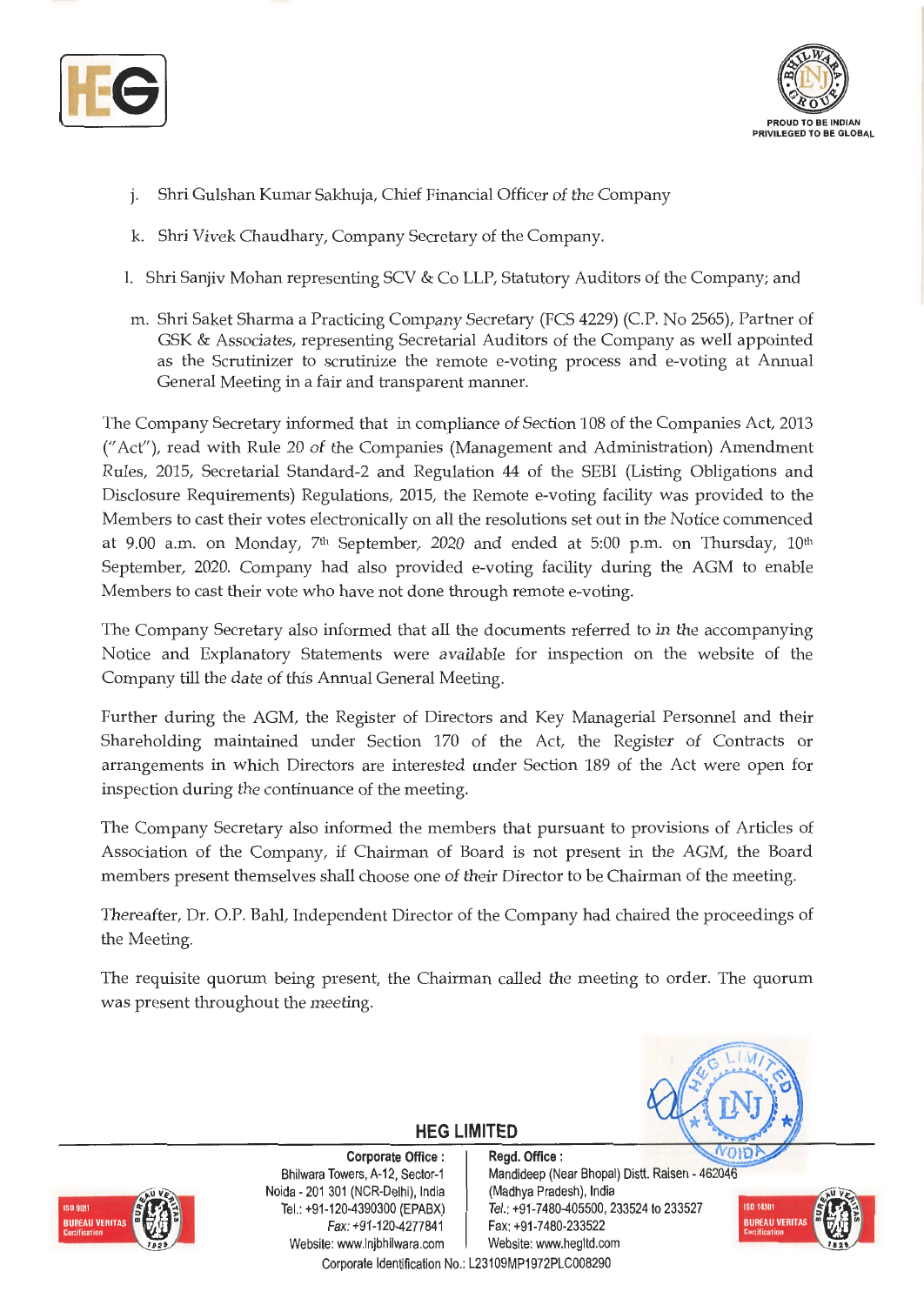



Dr. O.P. Bahl, Chairman of the meeting informed that Shri Ravi Jhunjhunwala, Chairman, Managing Director  $&$  CEO of the Company had not present in the meeting due to health reasons. He had sent his good wishes/ greetings to all the Directors/KMP's and members present in the meeting.

He also informed that Shri Riju Jhunjhunwala, Vice Chairman had not present at the meeting due to his preoccupation and sent best wishes for the shareholders of the Company.

The Chairman also informed the members that the Notice of AGM dated 10<sup>th</sup> August, 2020, Report of Board of Directors and the Financial Statements for the financial year 2019-20 were taken as read as the same had already been circulated to the Members. There were no qualifications, reservation and adverse remarks in the Auditor's Report and the report of Secretarial Auditor of the Company and accordingly they were not required to be read.

Thereafter Chairman informed that Members would raise query through the Chat Box facility provided by NSDL at the AGM. Further the members had registered themselves as speakers, were invited to express their views/ queries in the AGM.

All the queries of the members were replied suitably by the Executive Director, Chief Financial Officer and Company Secretary of the Company at the AGM.

The Chairman briefed the Shareholders about each item set out in the Notice calling the  $48<sup>th</sup>$ Annual General Meeting.

The Company Secretary also informed that queries received through chat box facility provided by NSDL during the AGM will be replied suitably by the management of the Company.

| SI. No                   | Details of Resolution                                             | Resolution |
|--------------------------|-------------------------------------------------------------------|------------|
|                          |                                                                   | Type       |
| <b>ORDINARY BUSINESS</b> |                                                                   |            |
|                          | Adoption of the Audited Financial Statements of the Company       | Ordinary   |
|                          | for the Financial Year ended 31st March, 2020, the Reports of the |            |
|                          | Board of Directors and Auditors thereon and Audited               |            |
|                          | Consolidated Financial Statements of the Company for the          |            |
|                          | Financial Year ended 31st March, 2020 and the Report of           |            |
|                          | Auditors thereon.                                                 |            |
| $\mathcal{D}$            | Confirmation of the payment of the Interim Dividend of Rs. 25     | Ordinary   |
|                          | per Equity Share of face value of Rs. 10 each, for the financial  |            |
|                          | year 2019-20.                                                     |            |
|                          |                                                                   |            |

The items transacted and voted by members were as under:



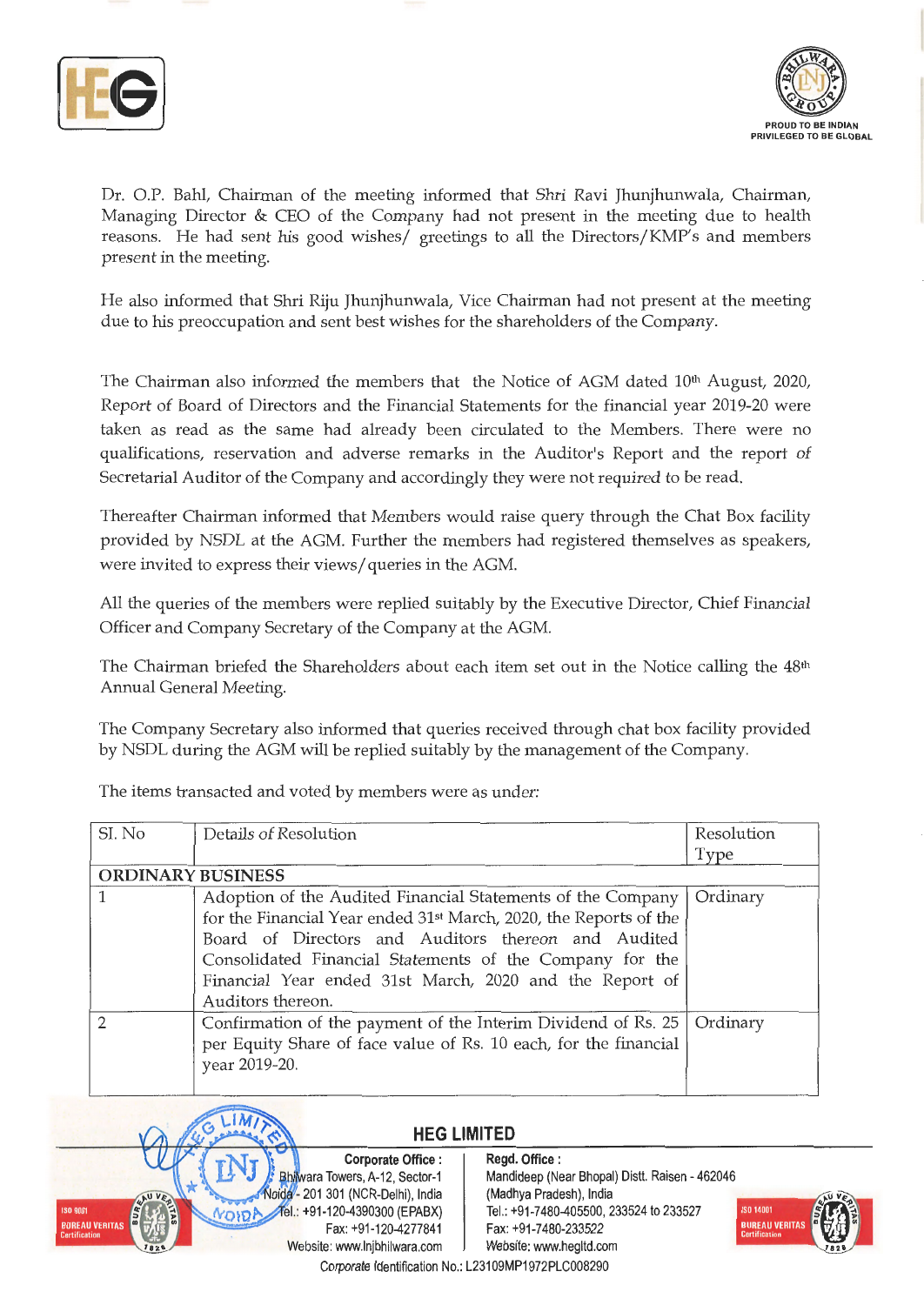



| 3                       | Re-appointment of Smt. Vinita Singhania (holding DIN  <br>00042983), who retires by rotation and being eligible, offers<br>herself for re-appointment.                                                                                                                                                                                                                                          | Ordinary |
|-------------------------|-------------------------------------------------------------------------------------------------------------------------------------------------------------------------------------------------------------------------------------------------------------------------------------------------------------------------------------------------------------------------------------------------|----------|
| <b>SPECIAL BUSINESS</b> |                                                                                                                                                                                                                                                                                                                                                                                                 |          |
| $\overline{4}$          | Appointment of Shri Jayant Davar (holding DIN 00100801) as<br>an Independent Director of the Company for a first term of five<br>consecutive years from 14 <sup>th</sup> August, 2019 upto 13 <sup>th</sup> August,<br>2024.                                                                                                                                                                    | Ordinary |
| 5                       | Ratification and confirmation the waiver of recovery of excess<br>remuneration paid to Shri Ravi Jhunjhunwala (holding DIN<br>00060972), Chairman, Managing Director and CEO of the<br>Company for the financial year 2019-20.                                                                                                                                                                  | Special  |
| 6                       | Approval of the remuneration of Shri Ravi Jhunjhunwala<br>(holding DIN 00060972), Chairman, Managing Director and<br>CEO of the Company for the period of 2 years commencing<br>from 1 <sup>st</sup> April, 2020 to 31 <sup>st</sup> March, 2022.                                                                                                                                               | Special  |
| 7                       | Appointment of Shri Manish Gulati (holding DIN: 08697512) as<br>a Director of the Company, liable to retire by rotation.                                                                                                                                                                                                                                                                        | Ordinary |
| 8                       | Appointment of Shri Manish Gulati (holding DIN: 08697512), as<br>a Whole Time Director, designated as Executive Director of the<br>Company for the period of 5 years with effect from 1st March,<br>2020 upto 28 <sup>th</sup> February, 2025 and fixation of his remuneration<br>for a period of 3 years with effect from 1 <sup>st</sup> March, 2020 upto 28 <sup>th</sup><br>February, 2023. | Special  |
| 9                       | Ratification of the remuneration payable to $M/s$ . N.D. Birla &<br>Co., Cost Auditors (FRN:000028) of the Company for the<br>Financial Year 2020-21.                                                                                                                                                                                                                                           | Ordinary |

The Chairman announced that the combined results of e-voting and voting at the AGM will be announced/ displayed through the website of the Company (www.hegltd.com) and the website of NSDL (www.evoting.nsdl.com.) within 48 hours from the conclusion of meeting and the results shall also be intimated to BSE Ltd and National Stock Exchange of India Ltd. It shall also be displayed on the notice board at the Registered Office and Corporate Office of the Company.

The Chairman thanked all the members for their participation in the meeting. The meeting concluded at 3:08 p.m. The E-voting facility was kept open for next 15 minutes to enable the Shareholders to cast their vote.



**Corporate Office** : Bhilwara Towers, A-12, Sector-1 Noida - 201 301 (NCR-Delhi), India Tel.: +91-120-4390300 (EPABX) Fax: +91-120-4277841 Website: www.lnjbhilwara.com | Website: www.hegltd.com



**Regd. Office** : Mandideep (Near Bhopal) Dist!. Raisen - 462046 (Madhya Pradesh), India Tel.: +91 -7480-405500, 233524 to 233527 Fax: +91-7480-233522



Corporate Identification No.: L23109MP1972PLC008290

**HEG LIMITED**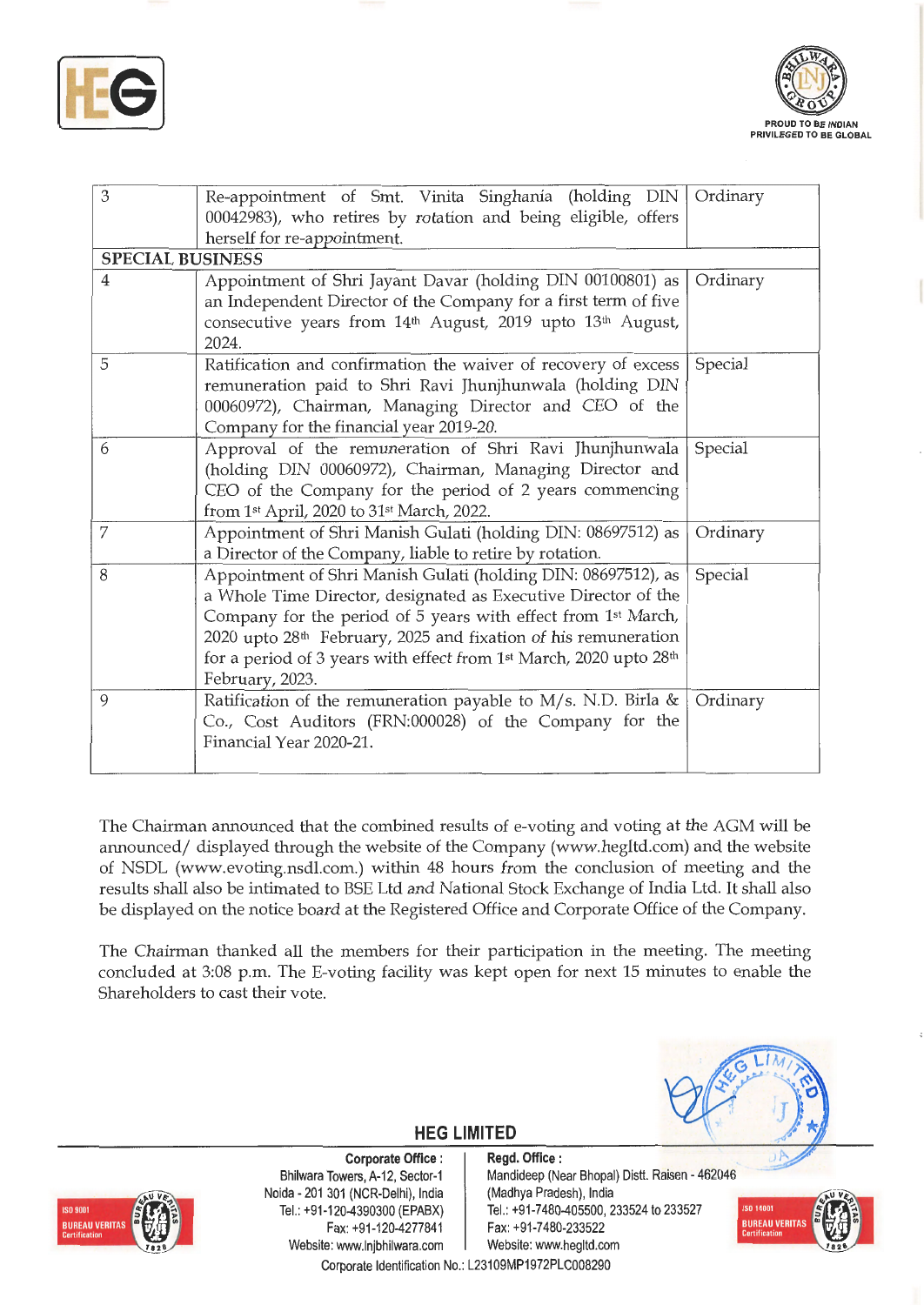



| Name of Director                    | Vinita Singhania                                                                                                                                                                                                                                                                                                                                                                                                 | Jayant Davar                                                                                                                                                                                                                                                                                                                                                                                                                                                                                                                                                                                                                                                                                                                                                                                                                                                                                                                                                       | Annexure-II<br>Manish Gulati                                                                                                                                                                                                                                                                                                                                                                                                                                                                                                                                                                                                                                                                                                                                                                                                                                                                                                                                                                                                                                                                    |
|-------------------------------------|------------------------------------------------------------------------------------------------------------------------------------------------------------------------------------------------------------------------------------------------------------------------------------------------------------------------------------------------------------------------------------------------------------------|--------------------------------------------------------------------------------------------------------------------------------------------------------------------------------------------------------------------------------------------------------------------------------------------------------------------------------------------------------------------------------------------------------------------------------------------------------------------------------------------------------------------------------------------------------------------------------------------------------------------------------------------------------------------------------------------------------------------------------------------------------------------------------------------------------------------------------------------------------------------------------------------------------------------------------------------------------------------|-------------------------------------------------------------------------------------------------------------------------------------------------------------------------------------------------------------------------------------------------------------------------------------------------------------------------------------------------------------------------------------------------------------------------------------------------------------------------------------------------------------------------------------------------------------------------------------------------------------------------------------------------------------------------------------------------------------------------------------------------------------------------------------------------------------------------------------------------------------------------------------------------------------------------------------------------------------------------------------------------------------------------------------------------------------------------------------------------|
| Category of                         | Non-Executive                                                                                                                                                                                                                                                                                                                                                                                                    | Independent                                                                                                                                                                                                                                                                                                                                                                                                                                                                                                                                                                                                                                                                                                                                                                                                                                                                                                                                                        | Executive                                                                                                                                                                                                                                                                                                                                                                                                                                                                                                                                                                                                                                                                                                                                                                                                                                                                                                                                                                                                                                                                                       |
| Directorship                        |                                                                                                                                                                                                                                                                                                                                                                                                                  |                                                                                                                                                                                                                                                                                                                                                                                                                                                                                                                                                                                                                                                                                                                                                                                                                                                                                                                                                                    |                                                                                                                                                                                                                                                                                                                                                                                                                                                                                                                                                                                                                                                                                                                                                                                                                                                                                                                                                                                                                                                                                                 |
| <b>DIN</b>                          | 00042983                                                                                                                                                                                                                                                                                                                                                                                                         | 00100801                                                                                                                                                                                                                                                                                                                                                                                                                                                                                                                                                                                                                                                                                                                                                                                                                                                                                                                                                           | 08697512                                                                                                                                                                                                                                                                                                                                                                                                                                                                                                                                                                                                                                                                                                                                                                                                                                                                                                                                                                                                                                                                                        |
| Reason for Change                   | Appointment of Retiring Director in<br>terms of section 152(6).                                                                                                                                                                                                                                                                                                                                                  | Appointment                                                                                                                                                                                                                                                                                                                                                                                                                                                                                                                                                                                                                                                                                                                                                                                                                                                                                                                                                        | Appointment                                                                                                                                                                                                                                                                                                                                                                                                                                                                                                                                                                                                                                                                                                                                                                                                                                                                                                                                                                                                                                                                                     |
| Date of Appointment<br>on the Board | 31 <sup>st</sup> October, 2018                                                                                                                                                                                                                                                                                                                                                                                   | 14 <sup>th</sup> August, 2019                                                                                                                                                                                                                                                                                                                                                                                                                                                                                                                                                                                                                                                                                                                                                                                                                                                                                                                                      | 1 <sup>st</sup> March, 2020                                                                                                                                                                                                                                                                                                                                                                                                                                                                                                                                                                                                                                                                                                                                                                                                                                                                                                                                                                                                                                                                     |
| Term of Appointment                 | Non-Executive Director, liable to retire<br>by rotation                                                                                                                                                                                                                                                                                                                                                          | First term of five consecutive<br>years with effect from 14 <sup>th</sup><br>August, 2019 upto 13 <sup>th</sup> August,<br>2024                                                                                                                                                                                                                                                                                                                                                                                                                                                                                                                                                                                                                                                                                                                                                                                                                                    | For a period of five years<br>w.e.f. 1 <sup>st</sup> March, 2020.                                                                                                                                                                                                                                                                                                                                                                                                                                                                                                                                                                                                                                                                                                                                                                                                                                                                                                                                                                                                                               |
| <b>Brief Profile</b>                | Smt. Vinitia Singhania is an Industrialist<br>with diversified business experience. She<br>is the Vice Chairman and Managing<br>Director of JK Lakshmi Cement Ltd and<br>has a very long experience of managing<br>cement business in particular. She was<br>the First Woman President of Cement<br>Manufacturers 'Association (CMA) as<br>well as National Council for Cement and<br>Building Materials (NCBM). | Shri Jayant Davar is the<br>Founder, Co-Chairman<br>8<br>Managing Director of Sandhar<br>Technologies Limited (STL).<br>STL operates out of 4 countries<br>and 36 manufacturing plants.<br>From its inception in 1985, STL<br>has grown to be a one of the<br>leading component suppliers<br>to most of the Automotive<br>OEM's and Tier 1 suppliers.<br>Shri Davar is a Mechanical<br>Engineer and also an alumni of<br>Harvard Business School. He<br>has been conferred with the<br>distinguished alumnus award<br>his<br>by<br>High<br>School<br>(Springdales<br>School, New<br>Delhi) and his Engineering<br>College (Thapar Institute of<br>Engineering and Technology,<br>Patiala). He was the Chairman<br>of the Confederation of Indian<br>Industries, Northern Region,<br>and has been the president of<br>Auto<br>Component<br>the<br>Manufacturers Association in<br>the past. He has three decades<br>of experience in the auto<br>components sector. | Shri Manish Gulati, age 51<br>years is a BSc (Statistics)<br>University,<br>Aqra<br>BE<br>Electronics, Pune University<br>and MBA (Marketing and<br>Finance),<br><b>FMS</b><br>Delhi<br>University<br>having<br>professional experience of<br>more than 28 years. He has<br>been associated with our<br>Company (HEG Limited) for<br>more than 27 years since<br>May,1993 and started his<br>career with<br>sales<br>and<br>marketing in India. As the<br>Company grew in capacity,<br>started<br>developing<br>he<br>business in export markets<br>expanded<br>and<br>the<br>Company's presence in more<br>and more countries and<br>became the Chief Marketing<br>Officer in 2010. Meanwhile,<br>he also started taking care of<br>purchase<br>of<br>key<br>raw<br>materials,<br>equipments,<br>shipping and logistics etc. By<br>then, already having spent<br>27 years with the Company<br>and having developed an<br>indepth understanding of<br>customers,<br>Product<br>the<br>application,<br>Quality,<br>Customer<br>service,<br>Production planning etc, be<br>was promoted to be the |
|                                     |                                                                                                                                                                                                                                                                                                                                                                                                                  | <b>HEG LIMITED</b>                                                                                                                                                                                                                                                                                                                                                                                                                                                                                                                                                                                                                                                                                                                                                                                                                                                                                                                                                 | Chief Operating Office and                                                                                                                                                                                                                                                                                                                                                                                                                                                                                                                                                                                                                                                                                                                                                                                                                                                                                                                                                                                                                                                                      |



Bhilwara Towers, A-12, Sector-1 Noida - 201 301 (NCR-Delhi), India Tel.: +91-120-4390300 (EPABX) Fax:+91 -120-4277841 Website: www.lnjbhilwara.com

Mandideep (Near Bhopal) Distt. Raisen - 462046 (Madhya Pradesh), India Tel.: +91-7480-405500, 233524 to 233527 Fax: +91-7480-233522

**ISO 14001** 

**BUREAU VERIT**